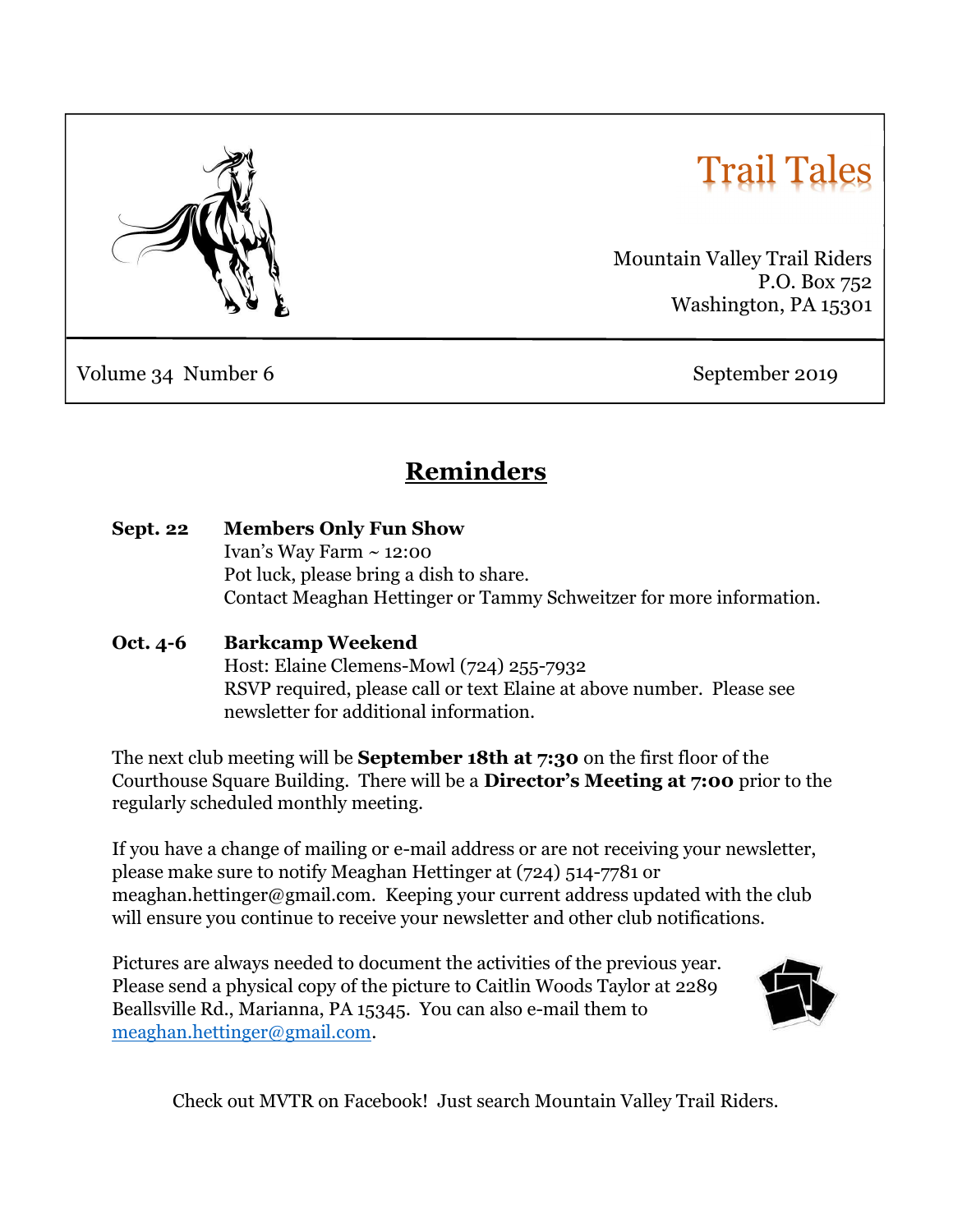## Barkcamp Weekend

When the Club decided to cancel the Judged Trail Challenge for this year, we knew we wanted to still do something for the members of the Club. Our members are the ones who do the work all year long to make MVTR what it is. After kicking around a couple of ideas it was decided to do a campout weekend at Barkcamp State Park October 4-6th. Members are responsible for making their own campsite reservations at Barkcamp. MVTR will provide a campfire meal of hot dogs, snacks and s'mores Friday evening and food from Hog Fathers on Saturday evening. Campers need to provide their own drinks for both nights. Members will not have to pay for food. Non-members must pay \$5 for Friday night and \$10 for Saturday nights meals. You must call or text Elaine at (724) 255-7932 if you will be attending so there will be plenty of food for everyone. If you are unable to camp please consider bringing your horse for the day or just come and eat with us around the campfire. We hope to see everyone there!

**Officer Nominations:** Officer nominations will occur at the September meeting with elections being held at the October meeting.



Happy Birthday wishes for the month of September go out to Karen Baker, Kathy Caruthers, Hanna and Matthew Colussy, Elaine Clemens Mowl, Dennis Prpich, and Roger Shumaker. We hope everyone has a wonderful day!

Members in Attendance at the August meeting were Tammy Schweitzer, Patty Walker, Meaghan Hettinger, Marci Kirchner, Roger Shumaker, Jeanie Taylor, Dennis Prpich, Chuck Dye, Marjorie McCormick, Elaine Clemens Mowl, Suzanne Weimer, Diana Hughes, Chris Christensen, and Dave Kirchner. Thank you to everyone who takes the time to keep the club running.

A representative from WaCART will be at the September meeting to give a presentation on the unique and very important services provided to the Washington County area.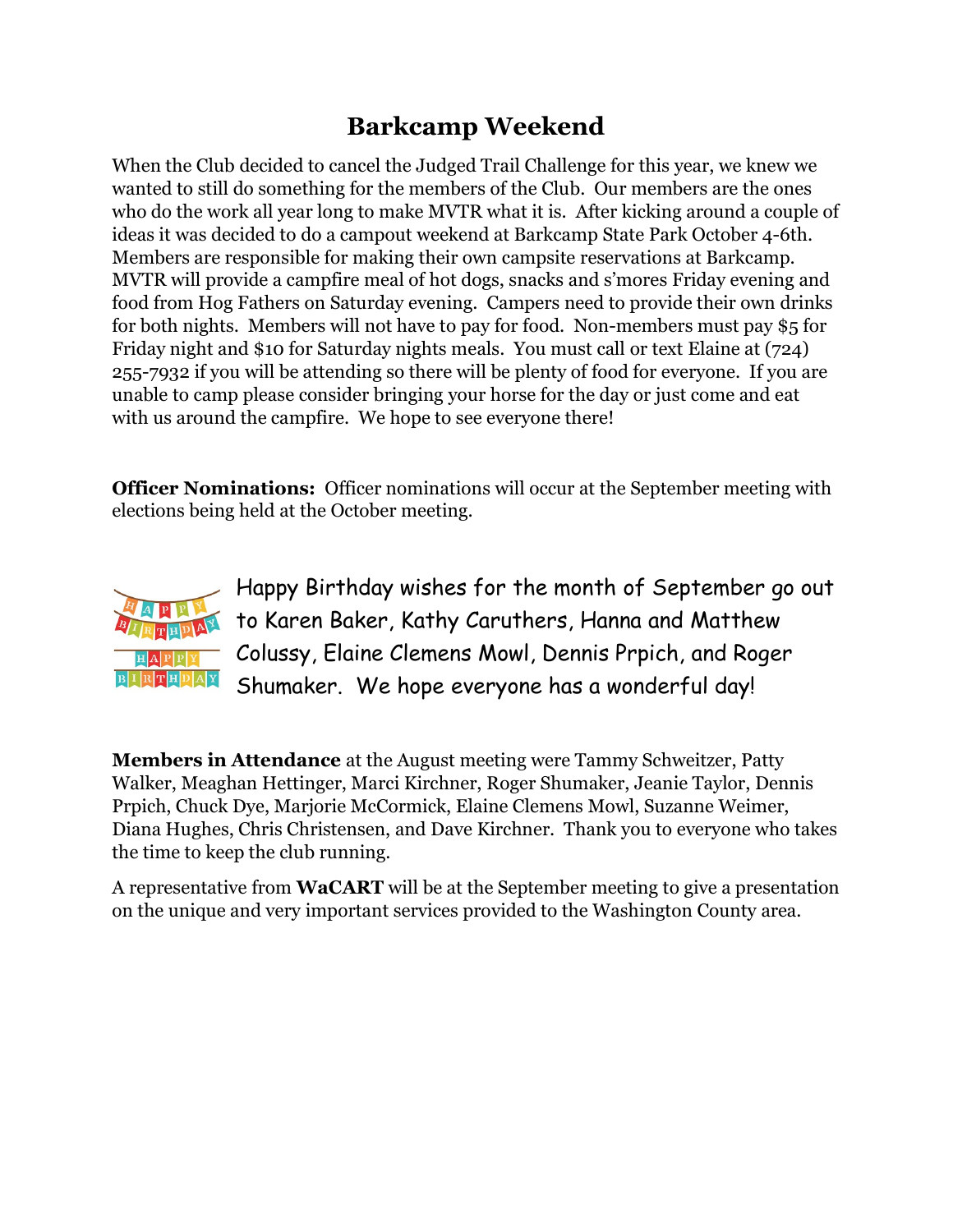

# MVTR – Members Only Fun Show

Sunday, September 22nd 12:00 Ivan's Way Farm, 209 Walnut Rd., McDonald, PA



### Class List

 $3 \cdot$  Hot to Trot Youth  $4 \cdot$  Hot to Trot Adult 9. Bat Race Youth 10. Bat Race Adult 11. Barrels Youth 12. Barrels Adult 13. Poles Youth 14. Poles Adult

1. Carrot Race Youth 2. Carrot Race Adult 5. Egg and Spoon Youth 6. Egg and Spoon Adult 7. Spear the Ring Youth  $8.$  Spear the Ring Adult 15. Dash for Cash Youth 16. Dash for Cash Adult

### \* Entry Fee \$30 Ride All Day \*

All Youth Riders must wear a helmet A Youth Rider is anyone 17 & Under Ribbons  $I^{st}$  -  $6^{th}$  places in each division. Youths and Adults will run together but be placed separately. Show will run rain or shine. Please bring a potluck dish to share with the group. You must be a member of MVTR to participate in this show!!! Membership applications will be accepted at the show.